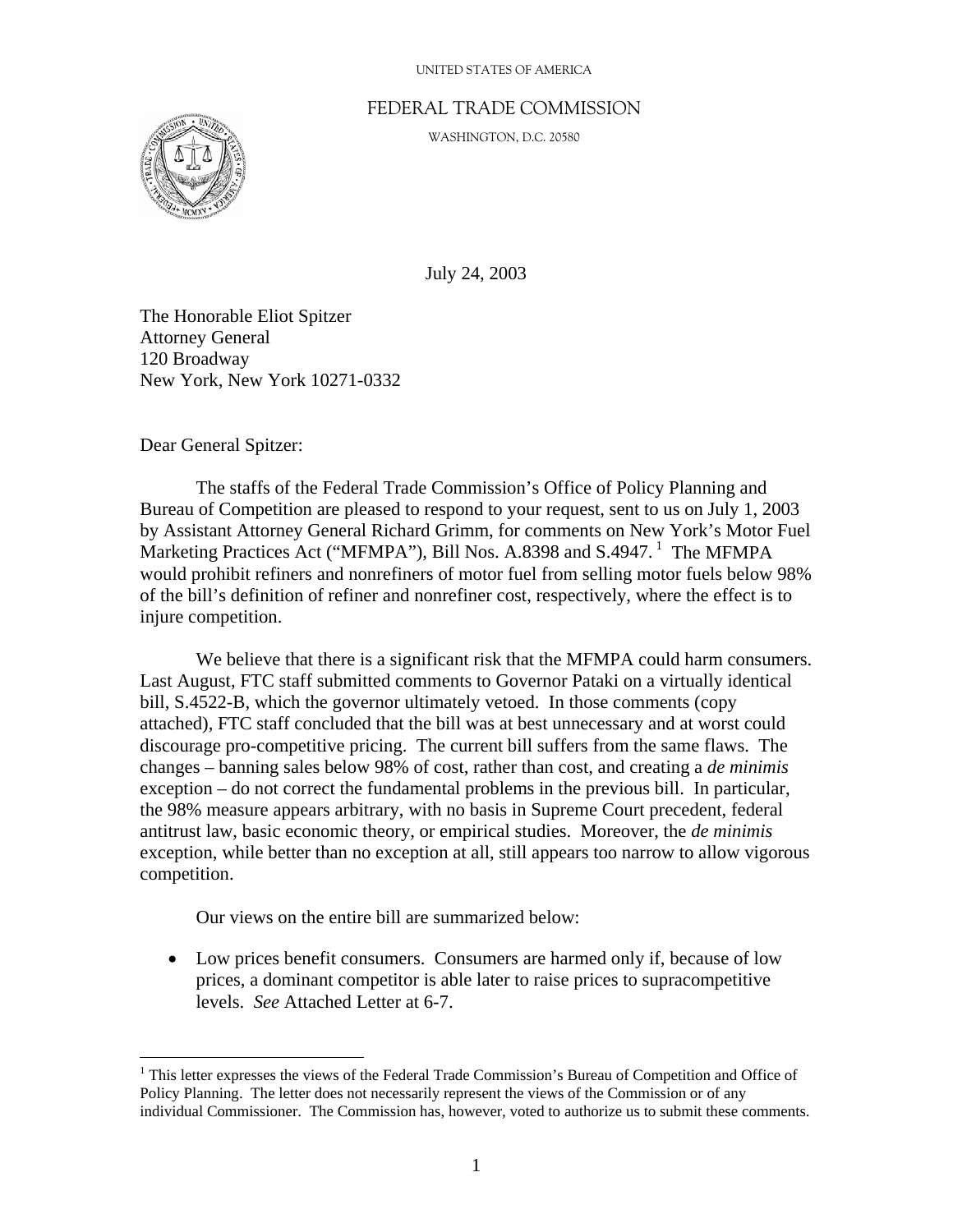- Economic and legal studies and court decisions indicate that below-cost pricing that leads to monopoly rarely occurs. Below-cost sales of motor fuel that lead to monopoly are especially unlikely. *See* Attached Letter at 8-11.
- The federal antitrust laws deal specifically with below-cost pricing that has a dangerous probability of leading to monopoly. The FTC, the Department of Justice's Antitrust Division, state attorneys general, and private parties can bring suit under the federal antitrust laws in response to anticompetitive below-cost pricing. *See* Attached Letter at 5-6.
- When there is no danger that a monopoly might later be created, consumers are harmed by public policies that have the effect of increasing low prices that are the product of the competitive process. *See* Attached Letter at 7-8.
- The MFMPA has the potential to discourage pro-competitive price reductions. Under the bill's definition of "competition," a supplier likely could face antitrust liability for pricing below a single competitor, even if consumers benefit from the lower prices and even if there is no risk that the supplier could recoup its lost profits. Moreover, the 98% of cost measure appears arbitrary, while the MFMPA's *de minimis* exception appears too narrow to allow vigorous competition.

## **Analysis of the MFMPA**

The MFMPA bans fuel sales below 98% of the nonrefiner or refiner "cost," where the effect is to injure "competition." The Act defines "competition" as "the vying for motor fuel sales between any two or more sellers in the same relevant geographic market." The Act defines "Refiner Cost" as the refiner's posted terminal price of motor fuel adjusted for several factors, including taxes, freight charges, direct labor costs, and imputed rental value of the refiner's retail outlet. It defines "Nonrefiner Cost" as the invoice cost of motor fuel, adjusted for the same factors.

# **A. The MFMPA's definition of competition**

 $\overline{a}$ 

As the Supreme Court has recognized, federal antitrust laws are designed "for the protection of competition, not competitors."<sup>2</sup> The federal antitrust laws recognize that price-cutting benefits consumers and competition, because it forces producers to minimize costs and prices, and to increase quality. Vigorous price competition promotes consumer welfare, because consumers reap the benefits of lower prices, increased productivity, greater variety, and higher quality goods and services. Accordingly, low prices, and even below-cost prices, do not harm consumers unless sustained above-cost prices can occur later on:

<sup>2</sup> *Brunswick Corp. v. Pueblo Bowl-O-Mat, Inc.*, 429 U.S. 477, 488 (1977) (quoting *Brown Shoe Co. v. United States*, 370 U.S. 294, 320 (1962)).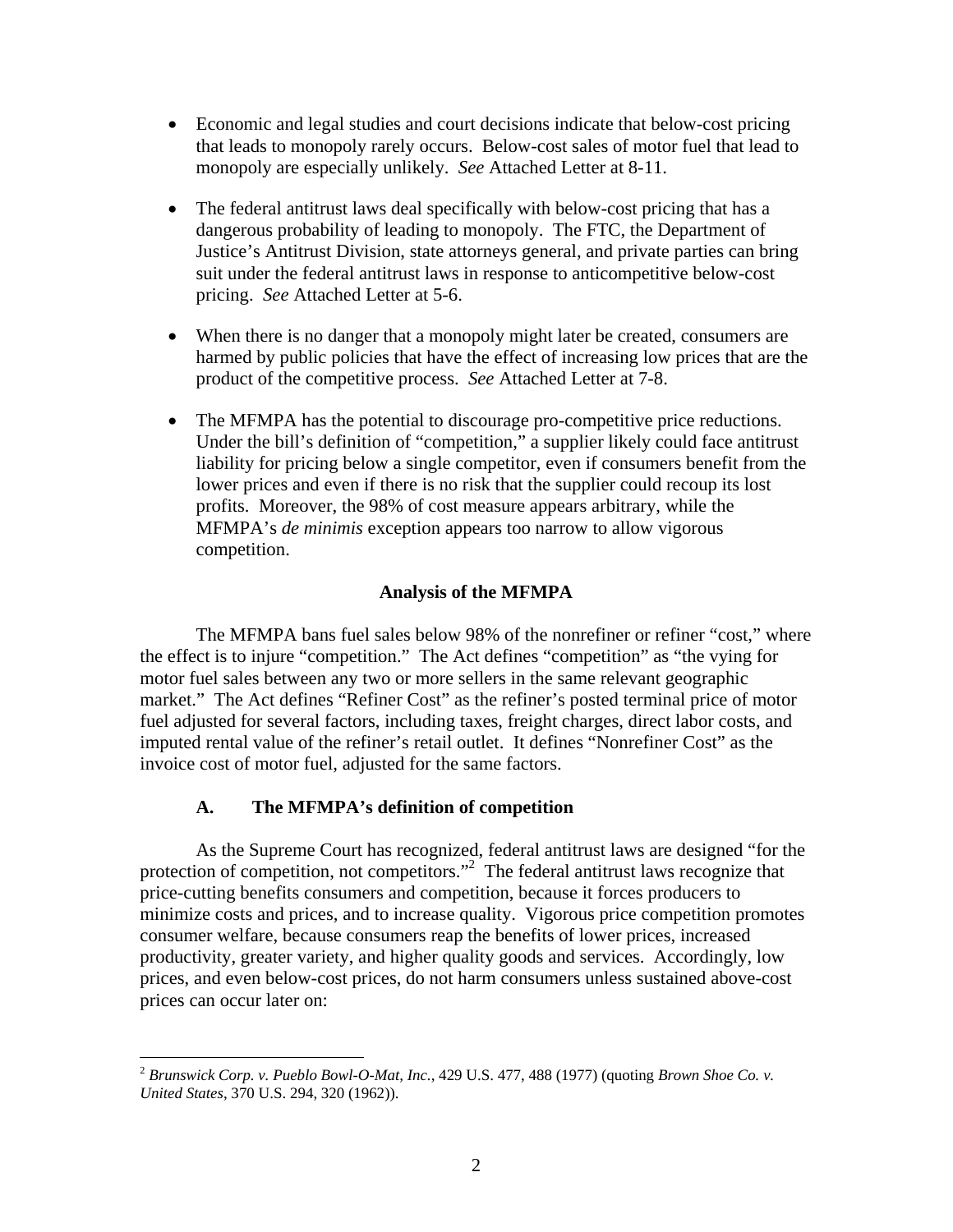[T]he short-run loss is definite, but the long-run gain depends on successfully neutralizing the competition. Moreover, it is not enough simply to achieve monopoly power, as monopoly pricing may breed quick entry by new competitors eager to share in the excess profits. The success of any predatory scheme depends on maintaining monopoly power for long enough both to recoup the predator's losses and to harvest some additional gain.<sup>3</sup>

 Therefore, even if a below-cost pricing strategy succeeds in temporarily reducing the number of competitors, the price-cutter must find a way to keep competitors from returning after it tries to raise prices again. Otherwise, the below-cost pricing strategy, which requires that the firm incur losses on every sale, will not succeed. When a firm fails to recoup short-run losses (from sales at below-cost prices) in the long run, consumers enjoy a windfall, and without harm to consumers, an antitrust violation does not occur. Along these lines, the Supreme Court has stated that "[t]he second prerequisite to holding a competitor liable under the [federal] antitrust laws for charging low prices is a demonstration that the competitor had a reasonable prospect, or, under § 2 of the Sherman Act, a dangerous probability, of recouping its investment in below-cost prices. . . .Evidence of below-cost pricing is not alone sufficient to permit an inference of probable recoupment and injury to competition. . . .Although unsuccessful predatory pricing may encourage some inefficient substitution toward the product being sold at less than its cost, unsuccessful predation is in general a boon to consumers. . . .That belowcost pricing may impose painful losses on its target is of no moment to the antitrust laws if competition is not injured." $4$ 

Like the previous bill, however, the MFMPA defines "competition" in a way that likely would focus on protecting competitors, not consumers and competition. The bill defines "competition" as "the vying for motor fuel sales between any two or more sellers in the same relevant geographic market." In other states, courts have interpreted similar definitions of harm to competition to include harm to a single competitor.<sup>5</sup> As Governor Pataki stated, because of this "significant flaw," a below-cost sale as defined by the MFMPA "could constitute a violation so long as the effect was to 'injure' even a single competitor."6 As a result, the MFMPA is likely to discourage pro-competitive pricecutting, which in turn could ultimately harm consumers by increasing the prices they pay at the pump for gasoline.

### **B. The MFMPA's arbitrary 98% of "cost" measure**

In addition to defining "competition" in a way that does not protect competition or consumers, the MFMPA defines "cost" in a way that is inconsistent with most antitrust precedent and economic and legal literature. The Supreme Court has defined predatory pricing as "pricing below an appropriate measure of [the defendant's] cost for the

 $\overline{a}$ 

<sup>&</sup>lt;sup>3</sup> Matsushita Elec. Indus. Co. v. Zenith Radio Corp., 475 U.S. 574, 589 (1986).<br><sup>4</sup> Brooke Group Ltd. v. Brown & Williamson Tobacco Corp., 509 U.S. 209, 224, 226 (1993).<br><sup>5</sup> See, e.g., McGuire Oil Co. v. Mapco, Inc., 612 *Oil, Inc.*, 721 So. 2d 376 (Fla. App. 1998). 6 *See* Veto letter at 1 (copy attached).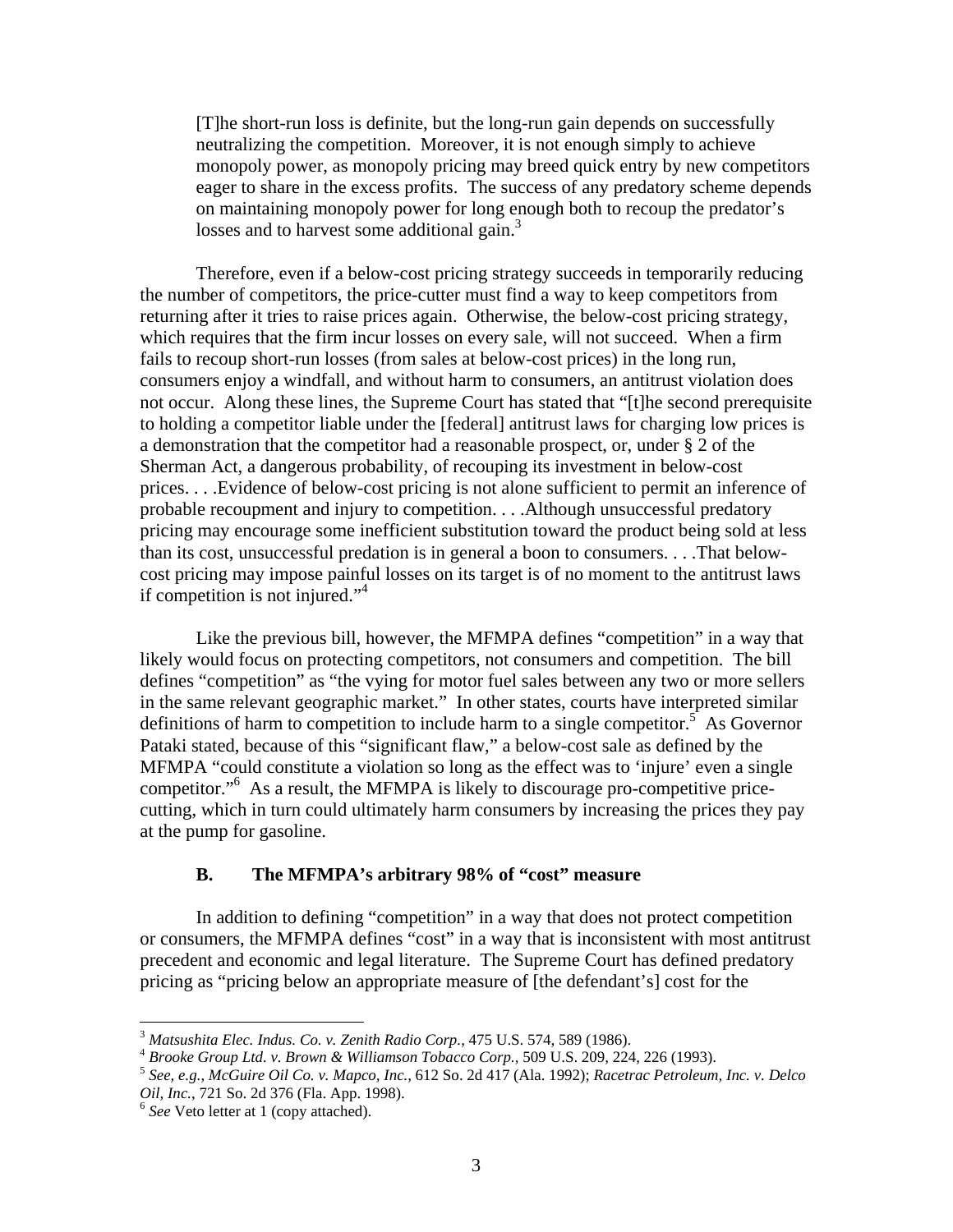purpose of eliminating competitors in the short run and reducing competition in the long run."<sup>7</sup> Although the Court has not stated what the appropriate measure of cost should be, prominent antitrust scholars and several federal circuit courts have concluded that the price-cutter's marginal costs, or a close proxy such as average variable costs, should be the yardstick. Many authorities conclude that average variable cost is the best yardstick, for two reasons. First, a price at or above average variable cost is highly unlikely to drive efficient competitors from the market. Once a firm has invested in fixed assets (such as a service station), it is economically rational for the firm to continue operating as long as it can cover its variable costs, even if prevailing prices sometimes fall below average total cost. Second, a firm can price at average variable cost due to a wide variety of market circumstances; penalizing a firm for doing so would therefore penalize pro-competitive price cutting.<sup>8</sup>

The MFMPA, however, defines refiner and nonrefiner "cost" to include costs other than average variable costs, including factors such as "direct labor costs" and the imputed rental value of the retail outlet. $9\overline{B}y$  including these factors, the MFMPA (like the previous bill) defines "cost" in a way that is higher than economically sensible, which could have the effect of deterring pro-competitive price-cutting. Although the bill tries to separate "direct labor costs" attributable to motor fuel sales from other sales, and thereby to approximate average variable costs for motor fuel sales, as a practical matter, this figure would be very difficult (and expensive) for retailers to calculate. For these reasons, the MFMPA's definition of cost would deter pro-competitive price-cutting.

 Finally, the MFMPA's use of a 98% measure appears completely arbitrary. FTC staff could locate no support for the 98% measure from any authority on competition policy, including Supreme Court precedent, federal antitrust law, basic economic theory, or empirical studies. Nothing suggests that the 98% measure would benefit consumers or promote competition. Moreover, that measure does nothing to address the MFMPA's more fundamental problem, which is that it defines cost inappropriately.

 $\overline{a}$ 

<sup>7</sup> *Cargill, Inc. v. Monfort of Colorado, Inc.*, 479 U.S. 104, 117 (1986). 8 *See Kelco Disposal, Inc. v. Browning-Ferris Indus.*, 845 F.2d 404, 407 (2d Cir. 1988), *aff'd on other grounds,* 492 U.S. 257 (1989) (finding that "[p]rices that are below reasonably anticipated marginal cost, and its surrogate, reasonably anticipated average variable cost . . . are presumed predatory"); *International Air Indus. v. American Excelsior Co.*, 517 F.2d 714, 724 (5th Cir. 1975) (holding that plaintiff must show that "either (1) a competitor is charging a price below his average variable cost ... or (2) the competitor is charging a price below its short-run, profit maximizing price and barriers to entry are great enough to enable the discriminator to reap the benefits of predation before new entry is possible"); P. Areeda and H. Hovenkamp, *Antitrust Law*, ¶ 724; P. Areeda and D. Turner, "Predatory Pricing and Related Practices under Section 2 of the Sherman Act," 88 *Harv. L. Rev.* 697 (1975). In *Brooke Group*, the parties both agreed that average variable cost should be the appropriate measure. *See Brooke Group*, 509 U.S. at 222 n.1.

 $9<sup>9</sup>$  Labor costs can be considered variable if the number of hours worked varies with the level of sales. For large changes in sales this may occur, but for small changes it is unlikely that labor costs will vary with the level of sales. In addition, the legislation specifies that the labor cost included in the cost calculation must at a minimum include the cost of one full-time employee, which effectively treats at least a portion of labor costs as fixed costs.